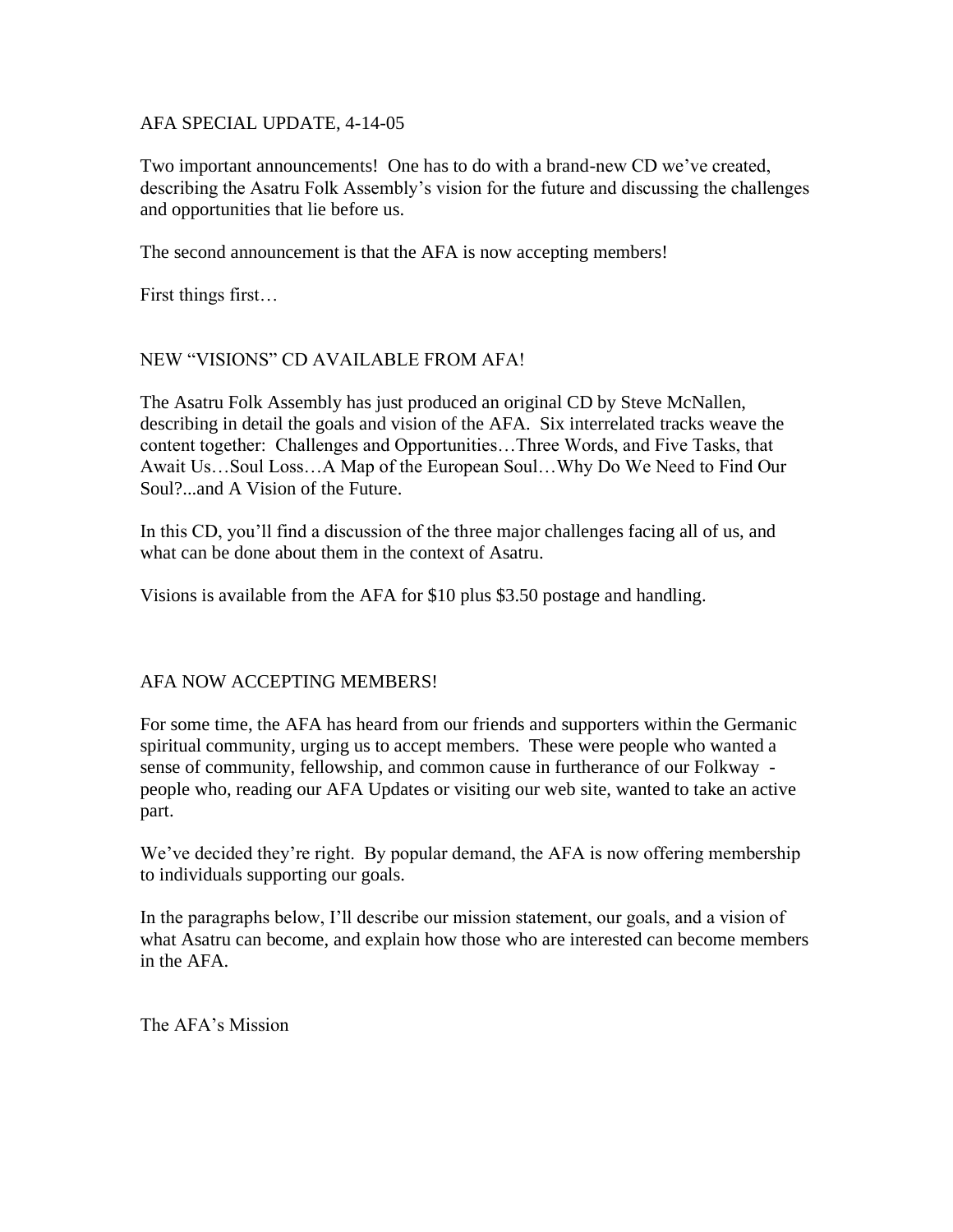The AFA, in the words of its mission statement, is "to practice, promote, and further evolve the religion of Asatru, thus forging it into a powerful and effective tool for building a better world." Note the active tone here: We want to make a difference!

Since its founding in 1994, the AFA has sponsored countless gatherings, written groundbreaking documents, published successful newsletters, and been repeatedly quoted in the national and international media. The AFA has proposed new ideas, challenged the status quo, and generally pushed the boundaries of the possible.

…And now, we are ready to do much more!

The AFA's Goals

Some of the tasks we have set ourselves, are:

1. Encouraging people to live noble lives and to grow spiritually, with ever-increasing wisdom, personal empowerment, and joy.

2. Bringing the might of the Holy Powers into the world through sacred ritual, on the group and individual level.

3. Making Asatru a viable, respected, and well-known alternative in the modern world.

4. Vastly increasing the number of people who follow Asatru. We have not even *begun* to tap our potential for growth!

5. Making the world a better place by positively influencing the culture in which we are embedded, enhancing the life-affirming and freedom-promoting values of our ancestral Folkway, and building a strong community among followers of our faith.

The AFA's Vision

Imagine a world where the names of our holy Gods and Goddesses are instantly recognized in ordinary households across the country…where our places of worship are dotted across the land, regularly packed with scores - or hundreds! - of eager men and women who have come home to their spiritual birthright…where the writers of textbooks, the shapers of legislation, and the molders of public opinion will have to take into consideration those of us who follow the Germanic Folkway - in short, a world where our cultural voice is loudly heard.

Imagine, too, that these people (Tens of thousands? Hundreds of thousands?) are bonded together with our own voluntary systems to help each other in a multitude of ways, both spiritual and practical…Odin's Nation here in the realm of humankind.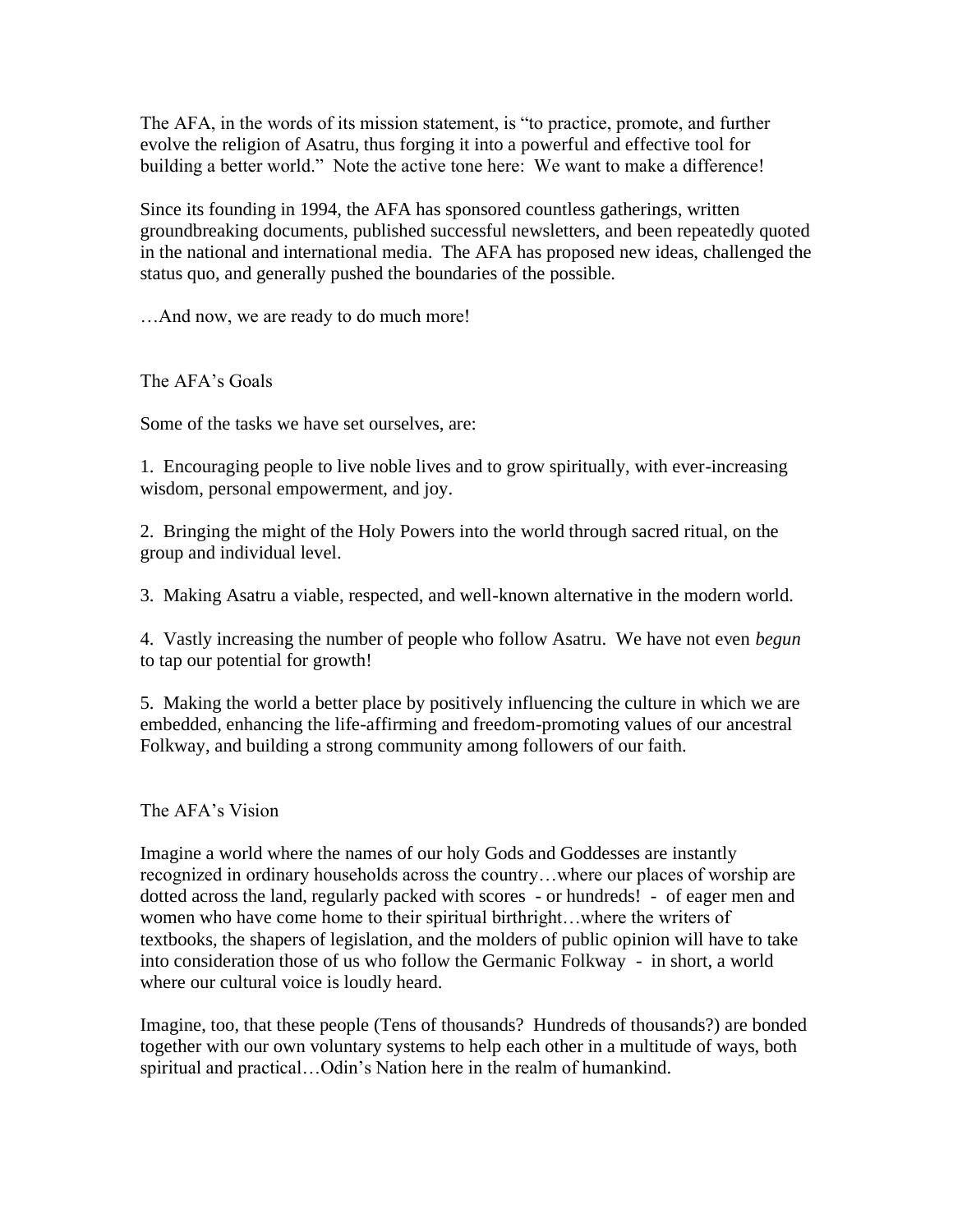This won't happen overnight. It will take time and hard work, but with the help of people like you, it *can* be done!

## Why Join the AFA?

Aside from the satisfaction of creating the future, what do you get from being an AFA member?

The benefits are substantial - our newsletter, networking, the opportunity to give input and offer suggestions, and a variety of other things. You'll also be eligible to enroll in the AFA Leadership Course. We'll send you a membership card, and give you discounts on selected AFA merchandise.

#### How to Join

Joining the AFA is easy. If you like our mission statement and our goals as described above, write us at [afa@lanset.com](mailto:afa@lanset.com) and request a membership packet. We will send you, by email, the essential documents you need to read (the *Declaration of Purpose*, and *The Law of the Hall*, and a membership application). If you agree with them, fill out the application and send in your dues via a check or Pay Pal. We will send your membership documents as soon as your application is processed.

We look forward to having you with us! See below for our levels of membership.

Levels of Membership

Supporting Membership - \$25 per year (Includes spouse)

As a Supporting Member, you receive our newsletter, opportunities to network with others, and the right to receive a variety of members-only services. Supporting Members are eligible to enroll in the AFA Leadership Course for an additional fee. You also get a card to confirm your membership, and discounts on selected AFA merchandise.

Benefactor Membership - \$120 per year (Includes spouse)

As a Benefactor, you receive all the privileges of Supporting Membership, as well as additional benefits to be designed with member input.

Patron Membership - \$600 per year (Includes spouse)